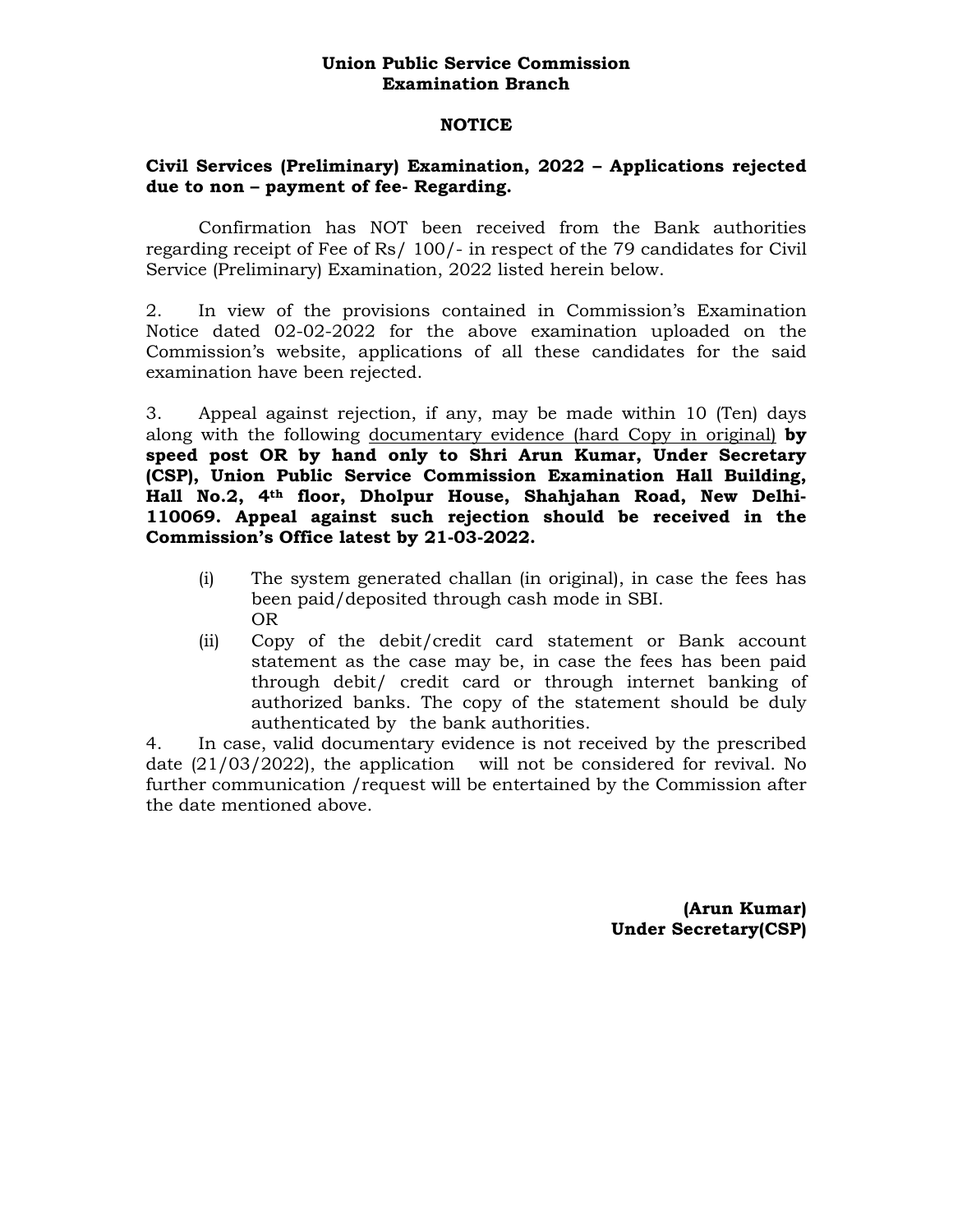## List of candidates

| Sr.No.         | <b>Registration Id</b> | <b>Candidate Name</b>  | <b>Transaction Id</b> |
|----------------|------------------------|------------------------|-----------------------|
| 1              | 12214522166            | <b>HARSH VERMA</b>     | 42563256              |
| 2              | 12214923523            | ANOOP KUMAR            | 45649796743           |
| 3              | 12216433849            | <b>DEVA KUMAR</b>      | DEVA122164338         |
| 4              | 12217098687            | DEEPAK KUMAR DHAKAD    | VINODSUMAN01          |
| 5              | 12217314869            | <b>GOUTAM KUMAR</b>    | IPAY0100042           |
| 6              | 12219770268            | PRAMOD KUMAR PANDA     | PRAM122197702         |
| $\overline{7}$ | 12215343003            | <b>HARISH S</b>        | 33578637050           |
|                |                        | NIKUNJKUMAR            |                       |
| 8              | 12223588626            | KALPESHBHAI PATEL      | 203347989318          |
| 9              | 12222458393            | <b>SANJAY PARMAR</b>   | 27359DIGITALH         |
| 10             | 12214976802            | SUSHIL KUMAR GOND      | 35002670826           |
|                |                        | <b>ONKAR SUDARSHAN</b> |                       |
| 11             | 12221487550            | <b>BINGEWAR</b>        | 509486                |
| 12             | 12213894812            | RUBASH KANNA M         | 6698855555558         |
|                |                        | MANOJ SAI VENKAT       |                       |
| 13             | 12215051521            | <b>GANTA</b>           | 5446700054974         |
| 14             | 12215907387            | PRAWEZ ALAM            | PRAWEZALAM            |
|                |                        | PREM SHIV KUMAR        |                       |
| 15             | 12216284207            | <b>MAHTO</b>           | 80100201              |
| 16             | 12217812297            | <b>RAHUL KUMAR</b>     | <b>BHORSAIDAN</b>     |
| 17             | 12217112067            | AAKASH GANGWAR         | 203730025278          |
| 18             | 12219127341            | ABHISEK VERMA          | ABHI122191273         |
| 19             | 12217233839            | SANTOSH KUMAR          | 6522940128730         |
|                |                        | AJARAMAR SHIVSHANKAR   |                       |
| 20             | 12218214496            | <b>SHINDE</b>          | 37973216443           |
| 21             | 12216907551            | VIKASH VENDEL          | 7037133598            |
|                |                        | KALAVADIA CHIRAG       |                       |
| 22             | 12223598970            | ASHOKBHAI              | 205178583077          |
| 23             | 12221181749            | AMIT KUMAR             | ASDF24                |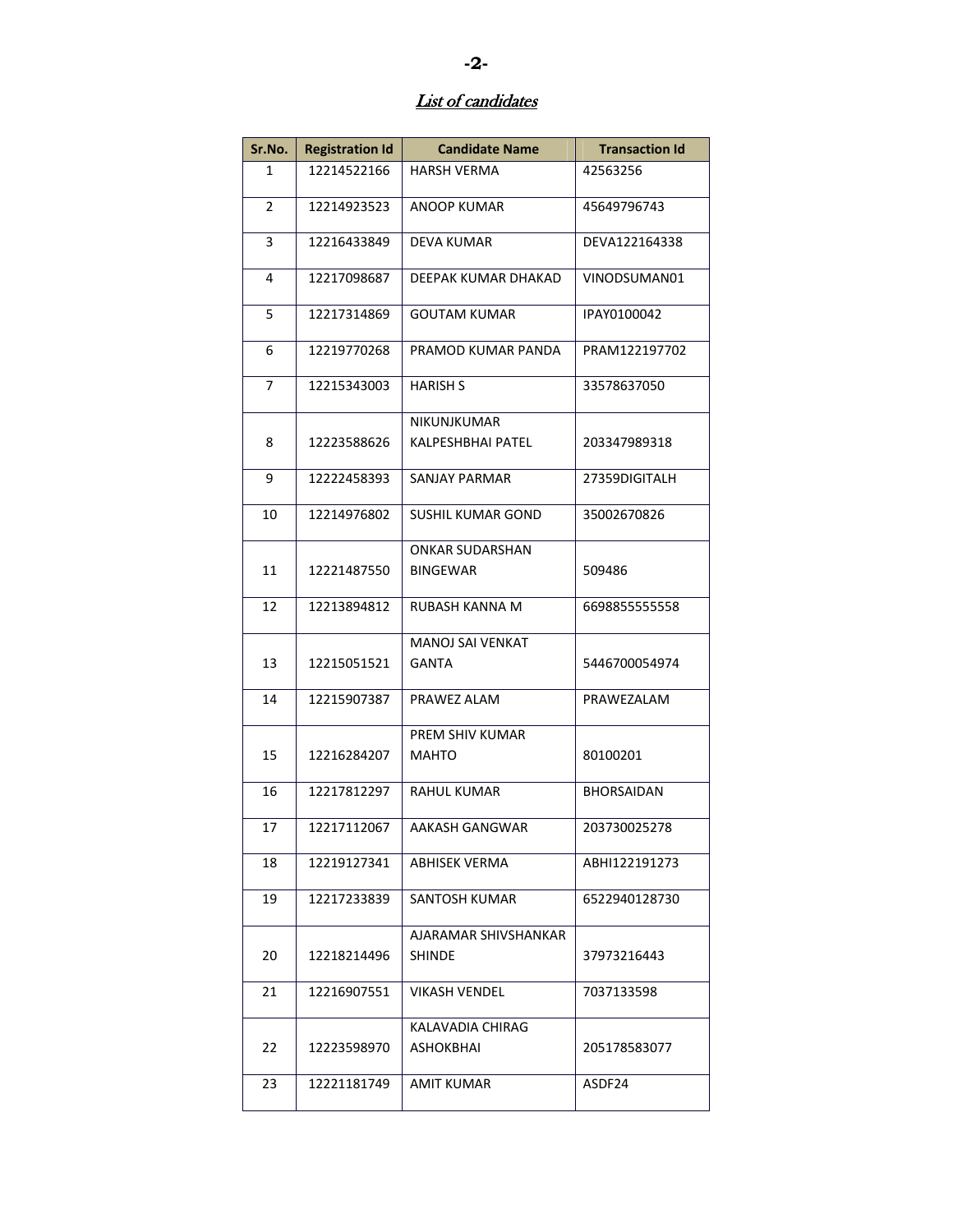| Sr.No. | <b>Registration Id</b> | <b>Candidate Name</b> | <b>Transaction Id</b> |
|--------|------------------------|-----------------------|-----------------------|
|        |                        | YOGESH VIJAY          |                       |
| 24     | 12223980003            | KHOBARAGADE           | YOGE122239800         |
| 25     | 12213579113            | SUSHIL YADAV          | SUSH122135791         |
| 26     | 12214415185            | <b>MANOJ KUMAR</b>    | 6075320929310         |
| 27     | 12214691555            | <b>JEETBAHADUR</b>    | 20372579425           |
| 28     | 12214199294            | DINESH SINGH          | 37903536770           |
| 29     | 12218766567            | <b>MOHAMED IS</b>     | 102166953             |
|        |                        | BHISIKAR DHIRAJKUMAR  |                       |
| 30     | 12219923515            | KAILASH               | 9664632248            |
| 31     | 12220137877            | CHITRANJAN YADAV      | CHIT122201378         |
| 32     | 12219444841            | NISHU KATAKWAR        | 510372028846          |
| 33     | 12219889295            | SHAILESH YADAV        | 212123213123          |
| 34     | 12222883306            | <b>IJAZ AHAMED M</b>  | 38251347047           |
| 35     | 12215549297            | JALIGAPU SADHANKUMAR  | 62469793288           |
| 36     | 12224168611            | <b>JASPREET SINGH</b> | 21022022              |
| 37     | 12224333095            | ARYAN JHA             | ARYA122243330         |
|        |                        | PATEL JAYDEEP         |                       |
| 38     | 12225186069            | <b>ISHWARBHAI</b>     | 204908391536          |
|        |                        | <b>BAHADUR SINGH</b>  |                       |
| 39     | 12220382007            | BHADORIYA             | 8965920396            |
|        |                        | <b>BODIGE HARSHA</b>  |                       |
| 40     | 12213865520            | VARDHAN               | 476179                |
| 41     | 12216908717            | KHANGAR KHAN          | SBIHABIB123           |
| 42     | 12218022040            | PARVESH KUMAR         | 4592000215319         |
| 43     | 12214614155            | <b>GANESH KUMAR</b>   | 203901680075          |
| 44     | 12220312074            | DEEPJYOTI KALITA      | 30116397638           |
|        |                        | SYED MOHAMMED         |                       |
| 45     | 12219936004            | ADNAN                 | 32098238400           |
| 46     | 12223497018            | SAVEEN KUMAR          | 6522940285788         |
|        |                        | MOLKAR NITESH         |                       |
| 47     | 12221413550            | RAMCHANDRA            | 31934696562           |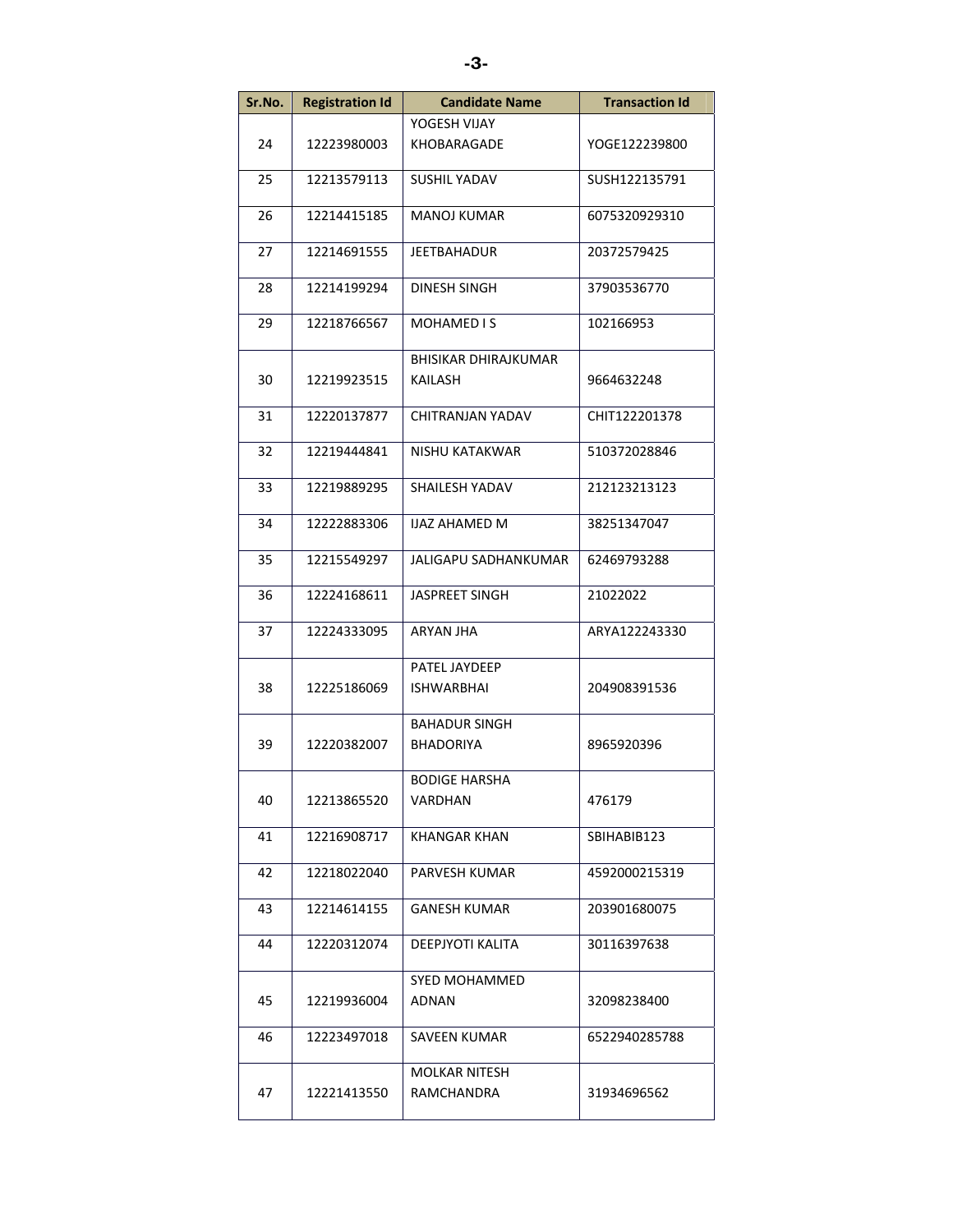| Sr.No. | <b>Registration Id</b> | <b>Candidate Name</b>              | <b>Transaction Id</b> |
|--------|------------------------|------------------------------------|-----------------------|
| 48     | 12221596654            | <b>KARAN KAPOOR</b>                | 37094720673           |
| 49     | 12215029998            | AJEET KUMAR                        | 203738086644          |
| 50     | 12219176207            | SHIVMANGAL GUPTA                   | 7392940250            |
| 51     | 12218339181            | <b>GURUDAS YADAV</b>               | 39982399597           |
| 52     | 12217852978            | JAY PRAKASH                        | JAYP122178529         |
| 53     | 12223589389            | PATEL DHRUV KANTIBHAI              | 129006175468          |
| 54     | 12219952504            | AKASH BHASHKAR INGOLE              | AKAS122199525         |
| 55     | 12217244878            | KULDEEP SINGH                      | KULD122172448         |
| 56     | 12220249431            | SHIV PRATAP VERMA                  | 97091267              |
| 57     | 12220252854            | <b>GOPALAKRISHNAN</b>              | 1502220066852         |
| 58     | 12217868506            | AKSHAY KUMAR MAURYA                | 40725733651           |
| 59     | 12222201651            | <b>GOJIYA PRAVIN</b><br>SAVDASBHAI | 6074310288165         |
| 60     | 12222042232            | NONGTHOMBAM SANJU<br>SINGH         | 43481824              |
| 61     | 12222543639            | RAMAKANT SINGH                     | RAMA122225436         |
| 62     | 12220224411            | HIRESHWAR                          | 6264079402            |
| 63     | 12223148717            | LALJI PAL                          | 2002220067371         |
| 64     | 12218620335            | SONU                               | 37465403              |
| 65     | 12214780820            | SHINDE VISHAL<br>TULSHIRAM         | 1221478020            |
| 66     | 12214981979            | <b>MD SULTAN NAT</b>               | 6075320008706         |
| 67     | 12216796327            | SANJEET KUMAR                      | SANJ122167963         |
| 68     | 12218187698            | VISHAL GUPTA                       | VISH122181876         |
| 69     | 12217872611            | PRATIK JADHAV                      | 3316925               |
| 70     | 12220863103            | NITIN TYAGI                        | NITINTAGI             |
| 71     | 12221783054            | ANIRBAN CHOUDHURY                  | ANIR122217830         |
| 72     | 12214534548            | DIPAK CHAUHAN                      | 9190824               |
| 73     | 12224255297            | LAVKUSH                            | LAVK122242552         |